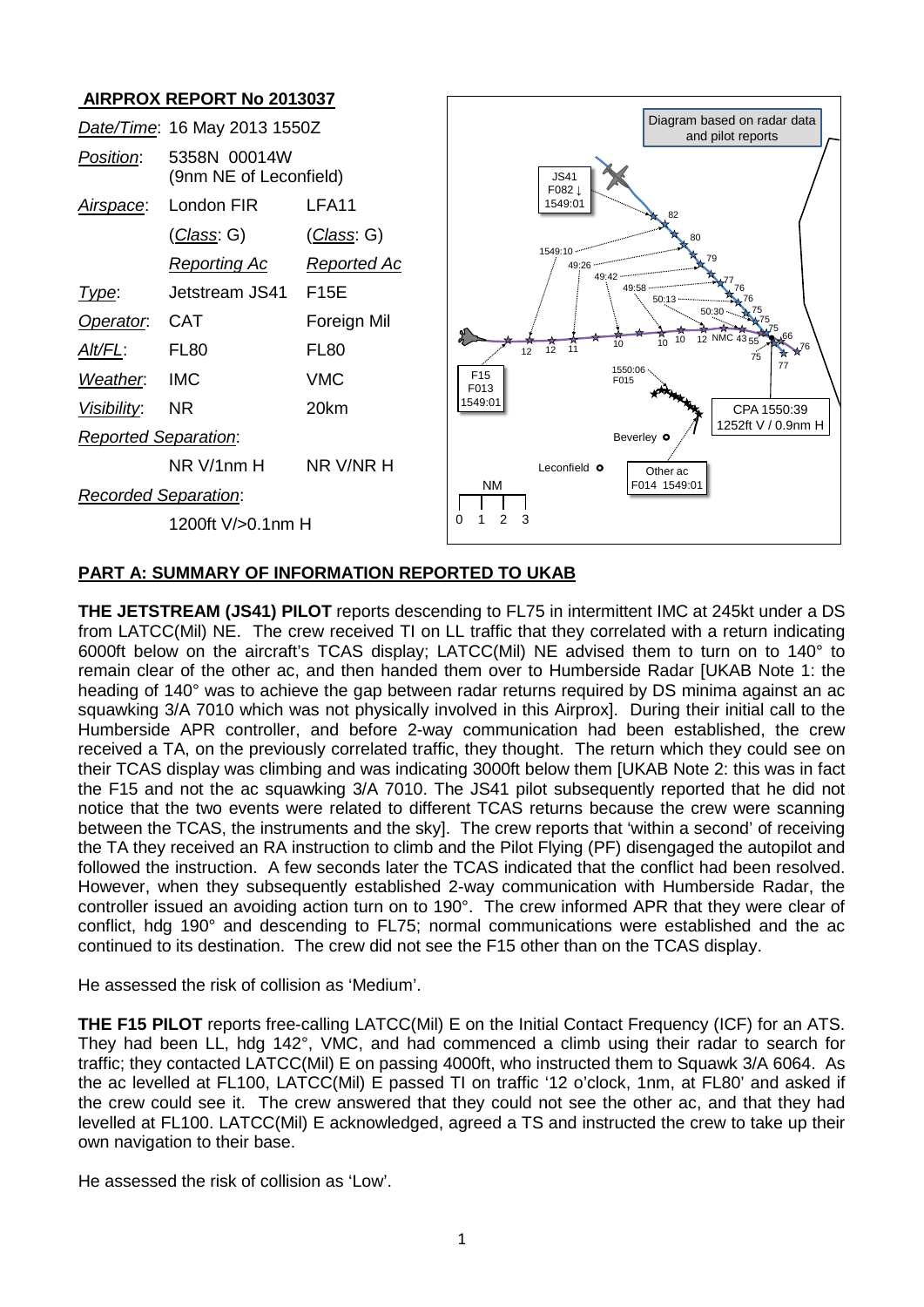**THE HUMBERSIDE RADAR CONTROLLER** reports operating as the OJTI mentor for a trainee. LATCC(Mil) NE called to handover the JS41 8-10nm NW Hornsea, descending to FL70, he thought, under a DS. LATCC(Mil) NE had put the ac on a radar hdg of 140° to achieve a gap against a conflicting ac squawking mode 3/A 7010 but offered to turn the JS41 back towards OTR. Humberside Radar observed the F15 tracking E at 'low-level', around 5nm SW of the handover point and assessed that the suggested turn would place the JS41 'directly over' the F15. Consequently, Humberside Radar refused the turn, identified the JS41 and passed their contact frequency to LATCC(Mil) NE. Humberside Radar assessed that the relative speeds of the ac meant that the F15 would pass in front of the JS41, achieving a gap. At the same time as the JS41 crew contacted Humberside Radar, the controller observed the F15 squawk change to 6064 and the ac climbed rapidly 'in close proximity' to the JS41. Humberside Radar issued an avoiding action turn on to 170° and at the same time the JS41 crew responded to a TCAS RA. The Controller reports seeing the F15's return pass less than 1nm to the E of the JS41's return, indicate a climb to FL100 and then turn to track S along the coast.

**THE LATCC(Mil) NE CONTROLLER** reports that he was not made aware of the Airprox at the time of the event and does not recall the event. He reports that, although he would have carried out the handover to Humberside Radar, it is likely that he had handed over the control position before the actual Airprox took place.

**THE LATCC(Mil) E CONTROLLER** reports that his workload was 'high to medium' with 3 other ac on frequency when the F15 crew free-called; the task difficulty was described as low and it had been 25 minutes since his last break. The F15 crew free-called climbing to FL100; the controller instructed them to select mode 3/A 6064 and scanned the screen to identify the ac. The LATCC(Mil) NE controller pointed out the F15 and asked if the ac was receiving a service from the LATCC(Mil) E controller. The LATC(Mil) E controller moved his radar screen coverage and saw a return, with the squawk he had allocated to the F15, at FL80, tracking SE, in confliction with another ac which was tracking SW at the same level. The controller passed TI to the F15 crew and asked if they were visual with the ac now in their '6 o'clock, about 1 to 2 miles'; the crew replied that they were not. Noting that the F15 was now at FL100 and the other ac was at FL80, the controller instructed them to maintain their hdg in order to increase the separation as quickly as possible. Shortly afterwards the F15 crew continued en-route to work in the area of the Donna Nook AWR.

He perceived the severity of the occurrence as 'High'.

#### **Factual Background**

The Humberside OBS at 1520Z was:

080/07 8km -SHRA SCT1800 BKN3800 +11/+8 QNH 1001

Humberside Radar was manned by an experienced controller acting as OJTI to a trainee.

The Jetstream crew were flying from Aberdeen to Humberside under IFR and in receipt of a DS initially from LATCC(Mil) NE and subsequently from Humberside Radar. They had selected strobe, conspicuity and navigation lights on and had SSR modes 3/A, C and S selected on.

The F15 crew were flying a VFR sortie, in VMC, at 379kt, in LFA11, around 25nm N of Donna Nook AWR, with position lights and beacons turned on. The crew had also selected SSR modes 3/A, S and C.

An InCAS simulation was performed by NATS and indicated the following separation which correlates closely with the separation observed on the radar recording:

| CPA:                                | 1252ft V/0.09nm H |
|-------------------------------------|-------------------|
| <b>Minimum Lateral Separation:</b>  | 1520ft V/0.01nm H |
| <b>Minimum Vertical Separation:</b> | 13ft V/0.59nm H   |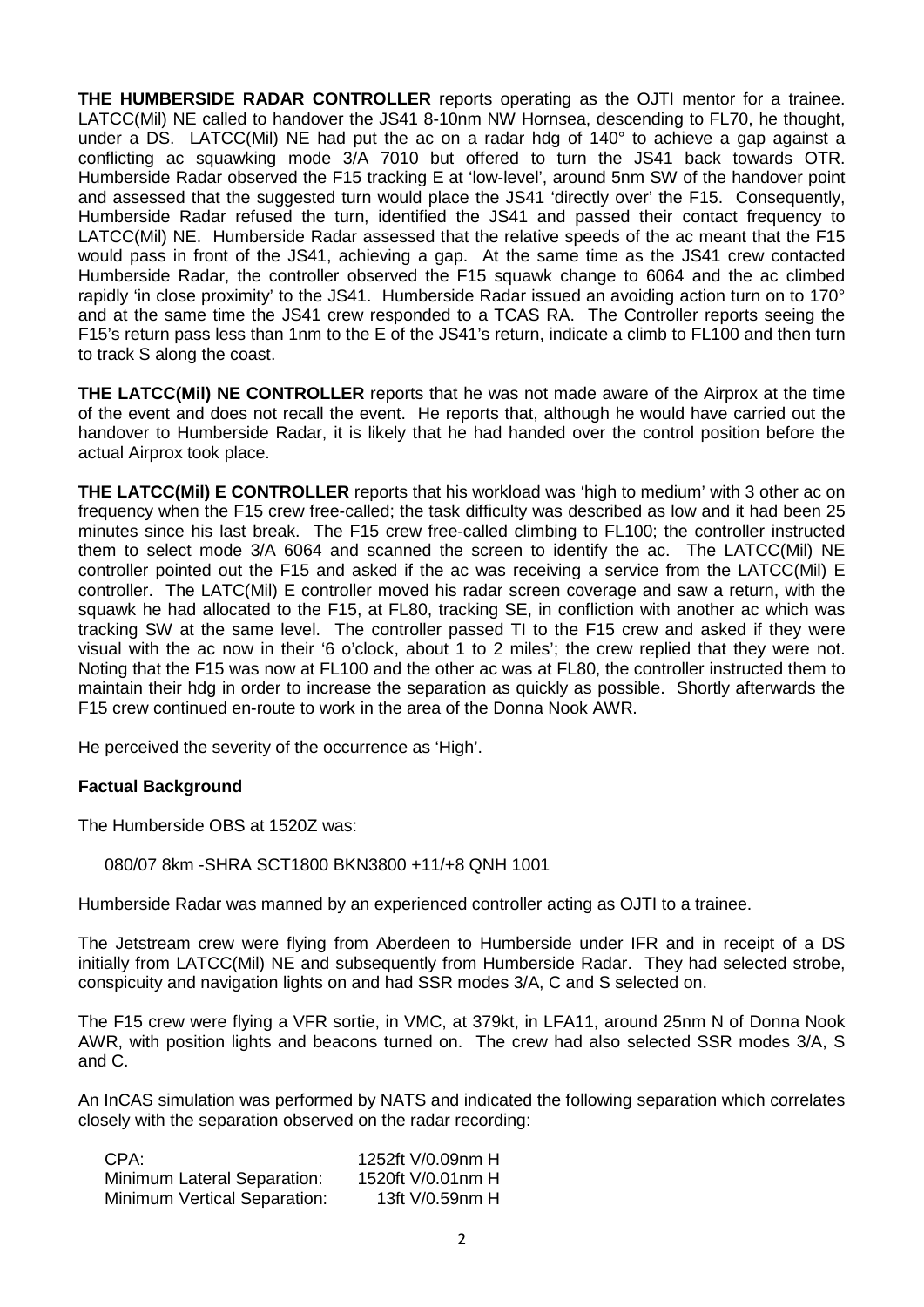### **Investigation Analysis**

**CAA ATSI** had access to Humberside RTF and the area radar recording, the Humberside radar controller's and ATSU written reports, together with the written reports from both pilots.

The JS41 was in the process of establishing two way communication with Humberside Radar following a radar handover from LATCC(Mil) NE.

The F15 was operating on mode 3/A squawk of 0401 in Low Flying Area (LFA) 11 (Class G airspace) and was in receipt of a service from Newcastle Radar on a squawk of 3761 and then on a Leeming conspicuity squawk of 0401. The F15 passed NE of Leeming and continued SE at low level towards the Donna Nook AWR. The Humberside Manual of Air Traffic Services (MATS) Part 2, paragraph 4.9.4.3 states:

'An observed conspicuity code is to be regarded, effectively, as an unknown aircraft, whereas an aircraft transponding on a discrete unit code may be assumed to be receiving a service from the assigned unit, where a discrete code is assigned for the purpose of identification.'

The JS41 had been pre-noted by LATCC(Mil) NE (in accordance with the joint Letter of Agreement between the units and was allocated an acceptance level of FL75, with a squawk of 4277 and frequency 119.125MHz. This would normally be on a freecall basis, provided that the ac was clear of confliction.

The Humberside Radar controller's workload was considered to be medium. Humberside Radar operate a 10cm Watchman primary surveillance radar (4 second update rate) with an SSR feed from the Claxby area surveillance radar (8 second update rate).

## FACTUAL HISTORY

The JS41 was in receipt of a DS from LATCC(Mil) NE and at 1549:43, the controller, having placed the JS41 on a radar heading, contacted Humberside Radar with a radar handover. Radar showed the JS41 squawking 4277 at FL79 (Figure 1) as well as two other ac, one squawking 7010, indicating FL014, and the second, the F15, squawking 0401 indicating FL010 (an altitude of 676ft using the Humberside QNH 1001 hPa, with 1hPa equivalent to 27ft). The F15 was 4.6nm SW of the JS41.



Figure 1 – Claxby & Manchester MRT at 1549:43

The F15 had been low-level for the previous 15nm and was displayed on the area MRT radar, which was likely available to the LATCC(Mil) E controller. During the radar handover the LATCC(Mil) NE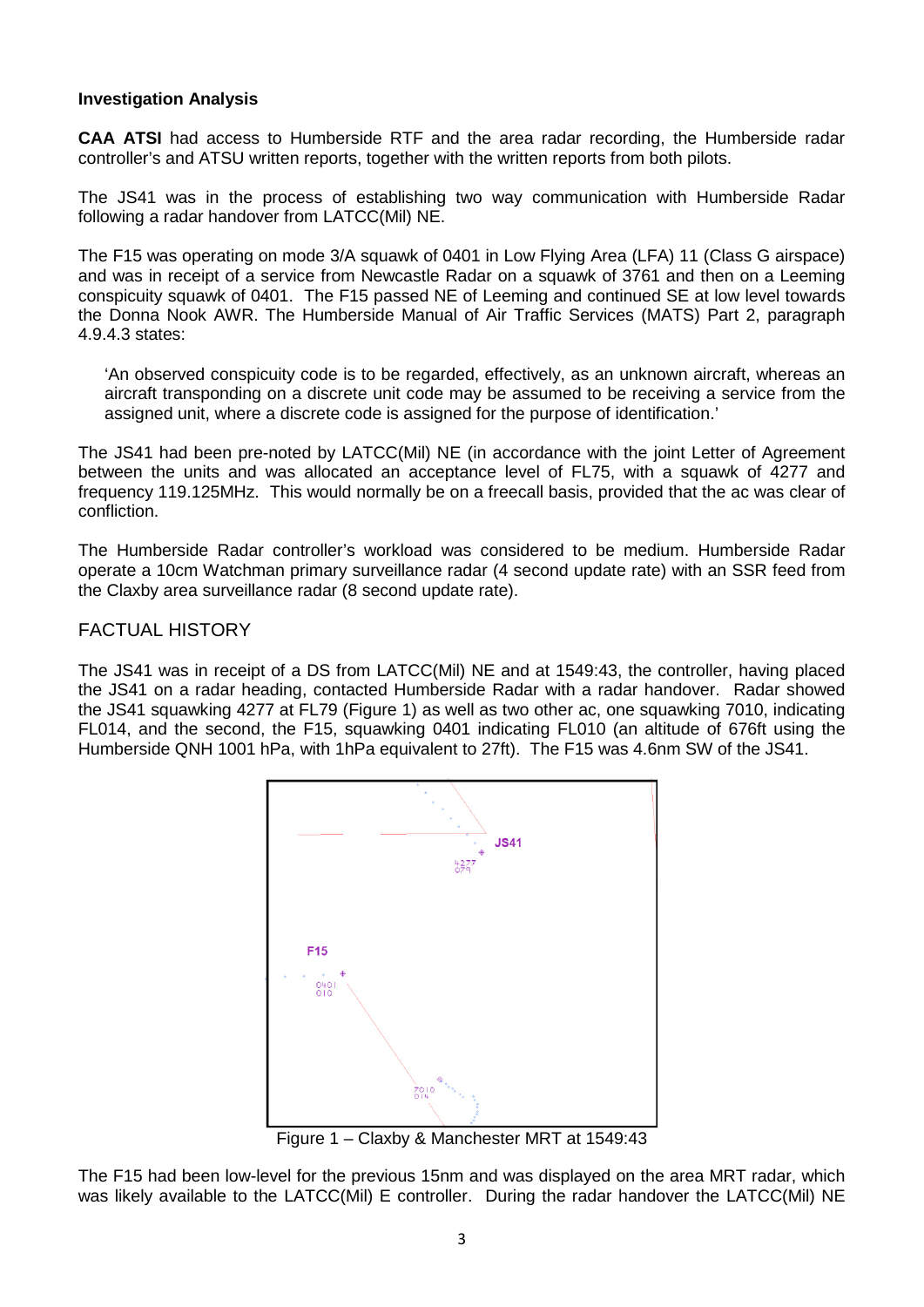controller reported that the JS41 was bearing 350° from OTR at 15nm heading 140° and squawking 4277. The Humberside Radar controller responded, *"Contact"* and the LATCC(Mil) NE controller continued, *"Descending flight level seven zero deconfliction service just turned him ri- er left ten degrees to get a gap on the seven zero one zero squawk erm but we're happy to come to Otringham now if you are."* Humberside Radar replied, *"Er no (JS41)c/s is identified continue that heading contact Humberside radar one one nine decimal one two five."* The Humberside Radar controller's written report indicated that, from the relative speeds of the ac, he judged the 0401 squawk would pass in front of the JS41 and considered that a turn towards OTR would place the JS41 overhead the 0401 squawk. There was no discussion during the handover regarding the unknown 0401 squawk. The call was terminated at 1550:14 and at this point radar showed the two ac (JS41 and F15) converging at a range of 1.7nm. At 1550:20 the range had reduced to 1.3nm and the Mode C of the F15 was no longer shown on the Claxby radar (FL012 on MRT). The groundspeed of the F15 was 424kt (Figure 2).



Figure 2 – Claxby single source at 1550:20

The next two successive sweeps of the Claxby radar, at 1550:28 and 1550:36, showed the F15 Mode C indicating FL043 and then FL055. (Figure 3 and Figure 4).





Figure 3 – Claxby single source at 1550:28 Figure 4 – Claxby single source at 1550:36

The F15 pilot's report indicated that, after passing 4000ft in the climb, he contacted LATCC(Mil) E. The ATSU investigation report indicated that the Humberside Radar controller manipulated the ac labels to avoid them overlapping, noticing the Mode C of the 0401 squawk had jumped to FL042 and then FL055 in one sweep; he thought that this might be an error due to garbling but after the second sweep recognised that avoiding action was required. At 1550:42, the JS41 contacted Humberside Radar, *"Humberside Radar good afternoon (JS41) just level flight just level flight level seven five we're on a radar heading of er one four zero degrees request deconfliction service"*.

The Humberside Radar controller replied, *"(JS41)c/s Humberside Radar identified reduced deconfliction service due to displayed clutter - and avoiding action turn er right heading one nine zero degrees traffic was ????? in your location eastbound last indicating flight level five five - now believed to be climbing."* It is likely that during this transmission the JS41 received a TCAS RA and radar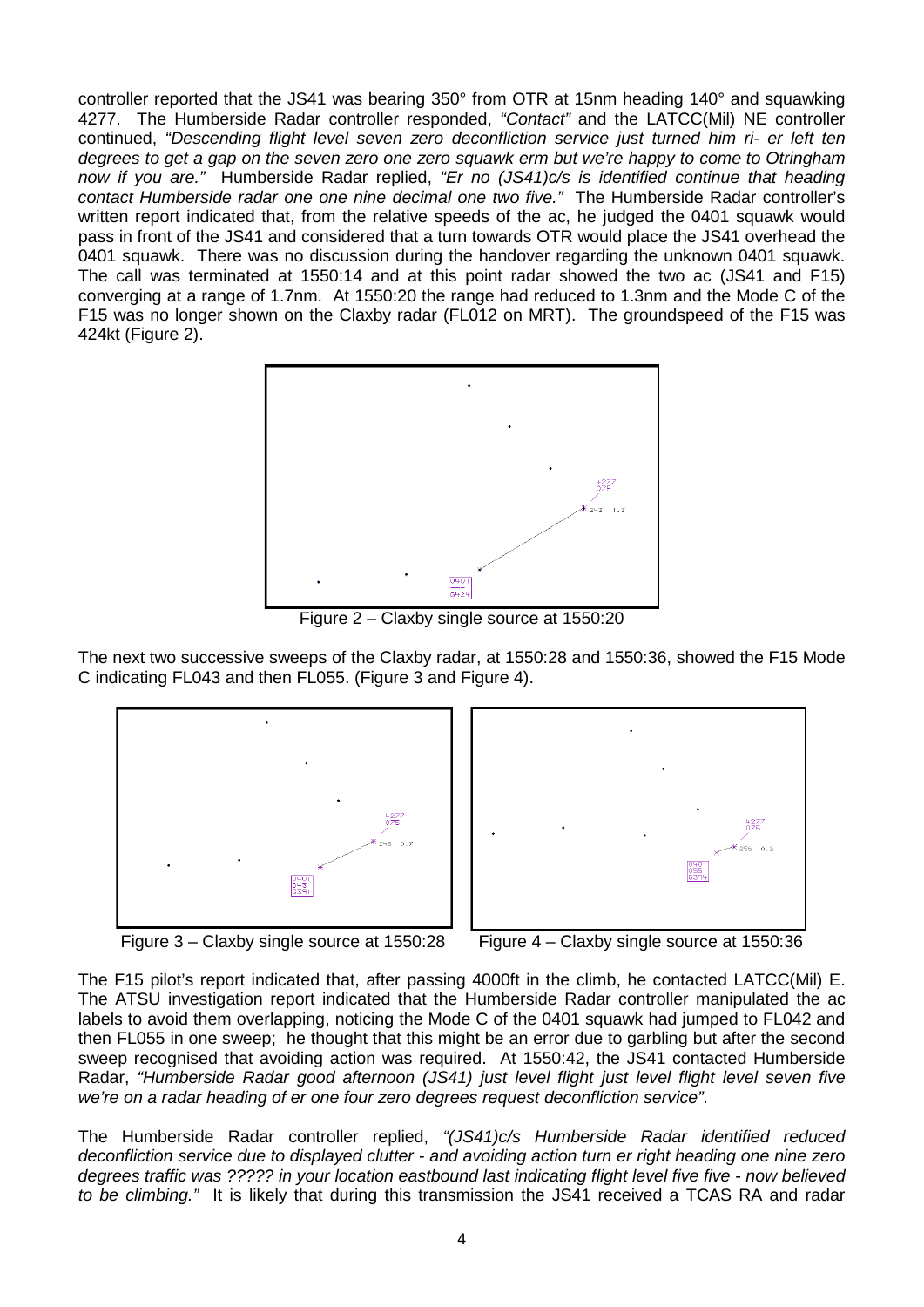showed the JS41 climb to FL81. The JS41 pilot responded, *"????? we're now turning onto a heading of one nine zero degrees just passing flight level eight one and we'll be levelling shortly."* The Humberside Radar controller then gave further avoiding action, *"Roger that's avoiding action immediate right turn further right heading two zero zero degrees traffic now east of you turning onto a southerly heading indicating slightly above your level believed to have pulled out of low level."* This was acknowledged by the JS41 pilot.

At 1550:32, the F15 pilot was instructed to squawk 6064 by LATCC(Mil) E and the new SSR code was displayed on the next sweep of the radar at 1550:44. The Claxby radar showed that the tracks had crossed with the JS41 at FL075 and the F15 at FL066 (Figure 5).



Figure 5 – Claxby single source 1550:44

The JS41 pilot's report indicated intermittent IMC at FL75 and the F15 pilot's report indicated VMC with flight visibility 20km. At no time was the F15 pilot visual with the other ac. The two ac continued to diverge and at 1551:06, the F15 was 1000ft above the JS41 (Figure 6).



Figure 6 – Claxby & Manchester MRT at 1551:06

At 1551:41, the JS41 pilot reported, *"(JS41)c/s is now clear of conflict and descending back to flight level seven five."* This was acknowledged by the Humberside Radar controller and the JS41 was instructed to descend to an altitude of 3000ft on QNH 1001hPa.

The JS41 pilot's report indicated that he had received a TCAS TA from climbing traffic which was 3000ft below followed, during his initial transmission to Humberside Radar and before two way communication had been established, by a TCAS RA. He reported that Humberside Radar then gave an avoiding action turn which the crew accepted as they were by then 'clear of conflict'.

The JS41 was then given vectors for the ILS Runway 20 and landed without further incident.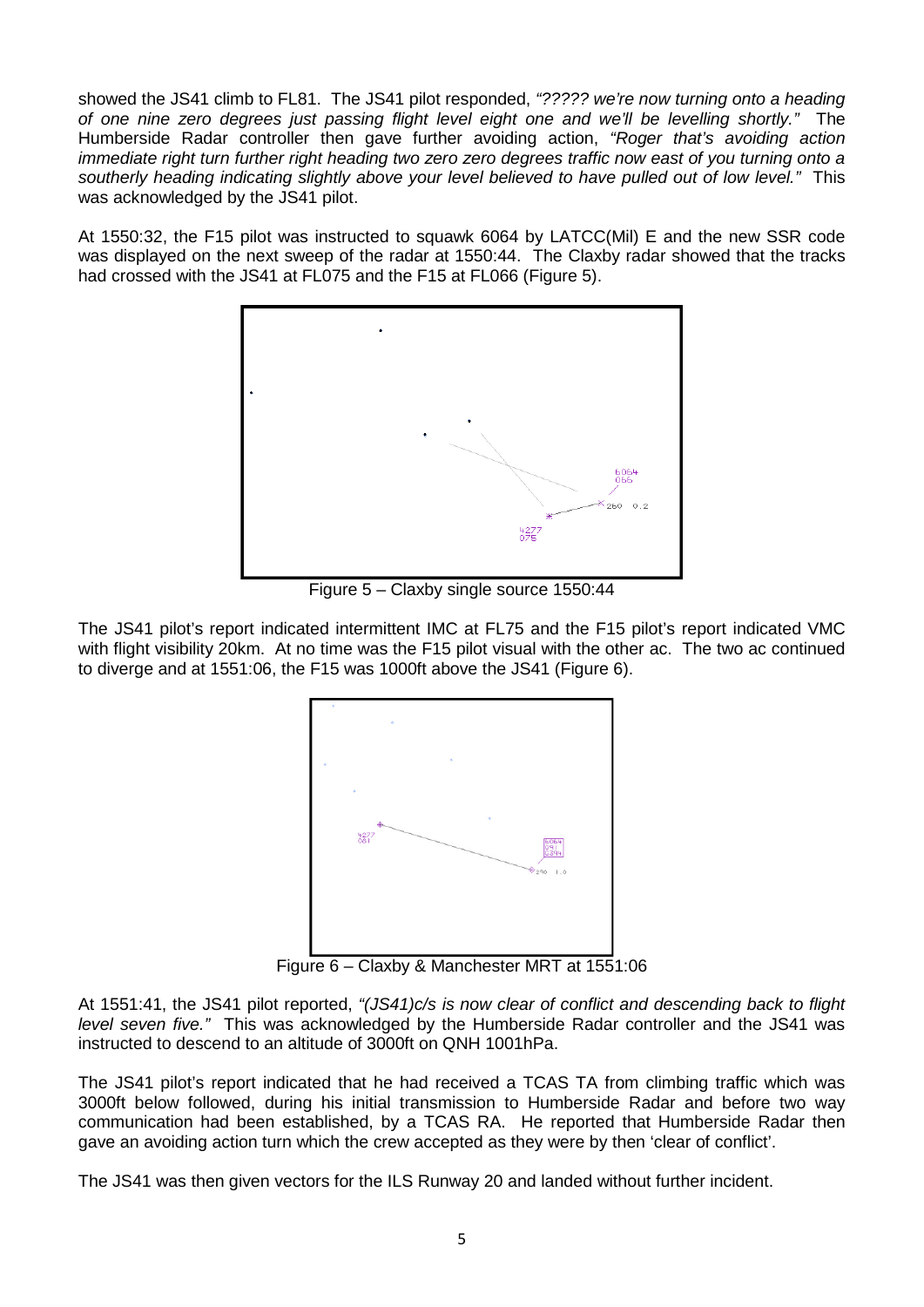# ANALYSIS

The Humberside Radar controller reported observing the F15 flying low-level for the previous 15nm. The F15 crew had not changed SSR code after leaving the Leeming frequency and they did not select the military climb out squawk of 7001 or high energy manoeuvre squawk of 7005. During the handover neither controller referred to the presence of the 0401 squawk. As the two ac converged at a range of 1.3nm the vertical distance was 6300ft. It is likely that the Humberside controller had an expectation that the unknown 0401 squawk would remain low level. CAP 774 UK Flight Information Services, Chapter 4, page 1, paragraph 6: states:

- '…The deconfliction minima against unco-ordinated traffic are:
- 5nm laterally (subject to surveillance capability and regulatory approval); or

• 3,000ft vertically and, unless the SSR code indicates that the Mode C data has been verified, the surveillance returns, however presented, should not merge…'

'…Furthermore, unknown aircraft may make unpredictable or high-energy manoeuvres. Consequently, it is recognised that controllers cannot guarantee to achieve these deconfliction minima…'

The JS41 was between frequencies when the F15 commenced a rapid climb, such that the F15's Mode C was not initially shown on the Claxby radar. When the rapid climb of the F15 was detected, the two ac were in close lateral proximity and the Humberside Radar controller's options would have been limited with very little time to react to the situation. As soon as the JS41 came on frequency the Humberside Radar controller recognised the conflict and gave avoiding action with TI. However the tracks of the ac had already crossed and the JS41 crew had already responded to the TCAS RA. From MRT data the vertical distance at the point of crossing was calculated to be 1400ft and the deconfliction minima re-established when the F15 passed FL091.

#### **CONCLUSIONS**

The Airprox occurred when the F15 crew commenced a rapid climb from low level and into proximity with the JS41 at FL75 which, following the radar handover, was in between frequencies and not at the time in receipt of an ATS.

Unknown to the Humberside controller, the JS41 had responded to a TCAS RA and on the JS41's initial call to Humberside the controller gave avoiding action.

**BM SAFETY POLICY AND ASSURANCE** reports that the F15 was in the process of freecalling LATCC(Mil) E Tac. The JS41 was in the process of transitioning to Humberside Radar's frequency from LATCC(Mil) NE Tac, in receipt of a DS.

LATCC(Mil) E Tac reported 'high to medium' workload and low task complexity, providing ATS to 3 ac in addition to the freecalling F15. They also noted that the F15 crew reported VMC with 20km visibility whilst the JS41 pilot reported intermittent IMC. Of concern to BM Safety Policy and Assurance was that the JS41's TCAS was unable to respond quickly enough to the rapidly developing conflict.

The incident sequence commenced at 1549:46 as the LATCC(Mil) NE Planner initiated the handover of the JS41 to Humberside Radar.

The handover between Humberside Radar and LATCC(Mil) NE Planner was completed at 1550:05; the Humberside controller reported that he was conscious of the 'ac squawking 0401' but, 'given the relative speeds, it was hoped [F15 c/s] would pass in front of the [JS41 c/s], producing the required gap'.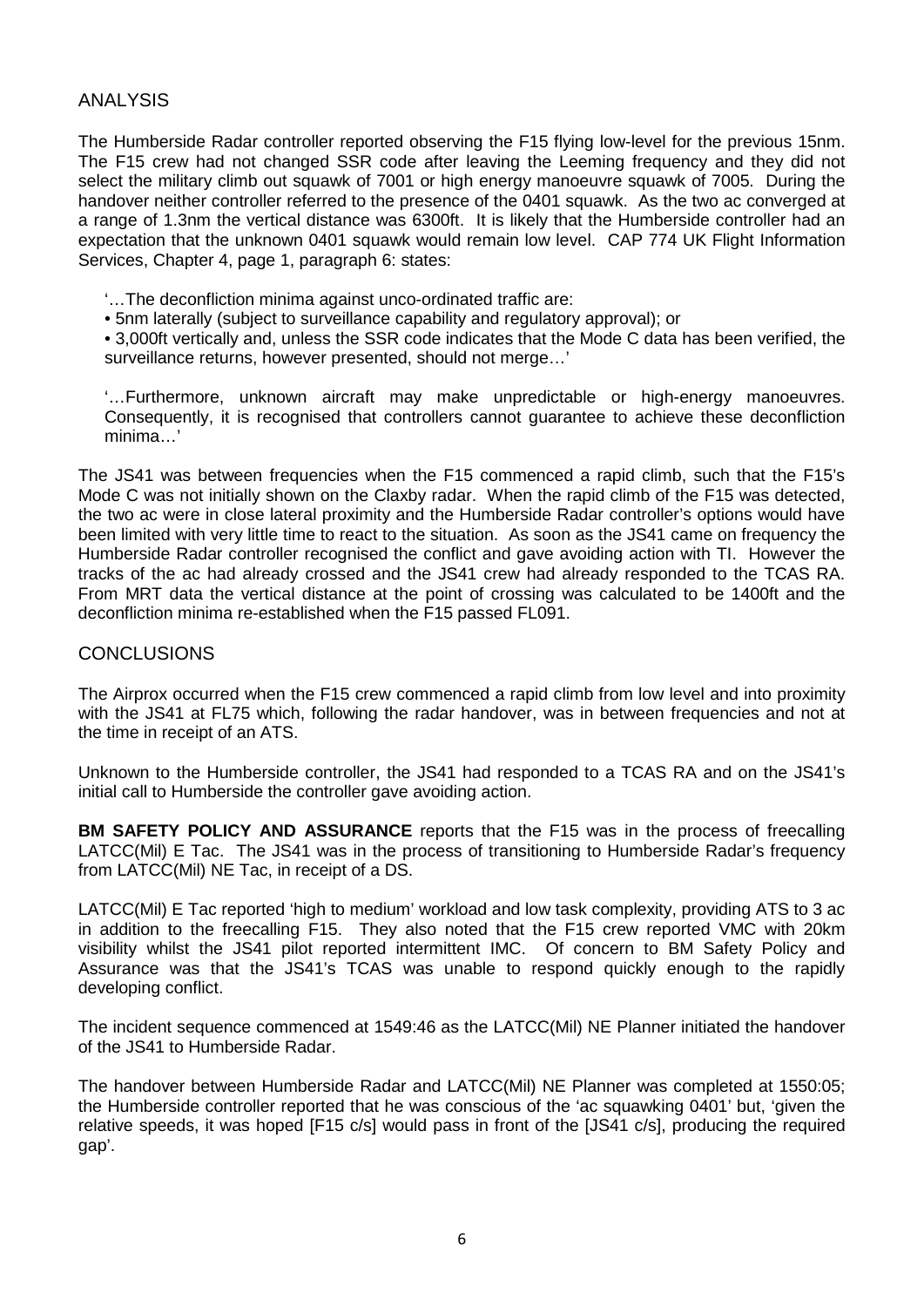AIP ENR 1.6.2 Para 2.2 states that the SSR mode 3/A 7010 is for use by ac operating in an Aerodrome Traffic Pattern, when instructed to do so by an ATS unit or local operating instructions, and must be considered un-validated and un-verified.

CAP 774 Chapter 4 Para 6 states that the deconfliction minima against un-coordinated ac are '5nm laterally or 3000ft vertically and, unless the SSR code indicates that the Mode C data has been verified, the surveillance returns, however presented, should not merge. (Note: Mode C can be assumed to have been verified if it is associated with a deemed validated mode 3/A code)'. MMATM Ch 35 Para 11 Para 5c states that 'where a controller can ascertain from the Code Allocation Plan that a discrete Mode 3/A code has been assigned by a unit capable of validating the code, and has not been notified that the code is corrupt, then that code can be deemed validated'. CAP 493 Section 1 Chapter 5 Para 4.4 states similar. Of note, none of these documents place a geographical limitation on this deeming rule, such that the observed mode 3/A code must be within the area of responsibility (AoR) of the unit to whom it is assigned within the Code Allocation Plan.

At 1550:22, as the JS41 pilot read back the frequency for Humberside to the LATCC(Mil) NE Tac, the F15's SSR Mode C 'dropped out', suggesting that it had initiated a rapid vertical manoeuvre. At this point, the F15 was 1.2nm WSW of the JS41, tracking E'ly and, on the previous sweep of the radar, was indicating 1200ft; the JS41 was level at FL75.

At 1550:23, the F15 crew free-called LATCC(Mil) E Tac, passing their callsign and were instructed by LATCC(Mil) E Tac to, "*squawk 6-0-6-4, pass message*." The F15 crew read back the squawk at 1550:30 and stated that they were, "*requesting to route Flight Level one hundred, traffic service…* [garbled but believed to be en-route to a point of destination]." As the F15 crew read back the SSR mode 3/A code, the Mode C data became visible on the radar replay, indicating a climb through 3800ft, 0.5nm WSW of the JS41; Figure 7 depicts the incident geometry at this point.



Figure 7: Incident Geometry at 1550:30

CAP 413 Chapter 3 Para 1.51 states that the initial call of an en-route VFR flt to an ATS unit should 'only include the minimum information needed to establish the service that an en-route flight requires' and that the ATS unit will 'respond with their callsign and "Pass Your Message" (optional)'. CAP 413 Chapter 3 Para 1.6.3 goes on to state that 'when instructed by the ATS unit to pass your message details, the reply [from the ac] should contain the following information, whenever possible in the order specified: the ac's c/s and type, departure point and destination, present position, level and additional details or intentions'.

The F15 crew called LATCC(Mil) E Tac on the East ICF approximately 10nm N of the boundary between LATCC(Mil) E and NE airspace; consequently, the LATCC(Mil) E Tac's surveillance display was centred on the E AoR, which delayed their subsequent identification of the F15. However, due to the timing of the F15 crew's initial call in relation to the CPA, this delay had no bearing on the incident.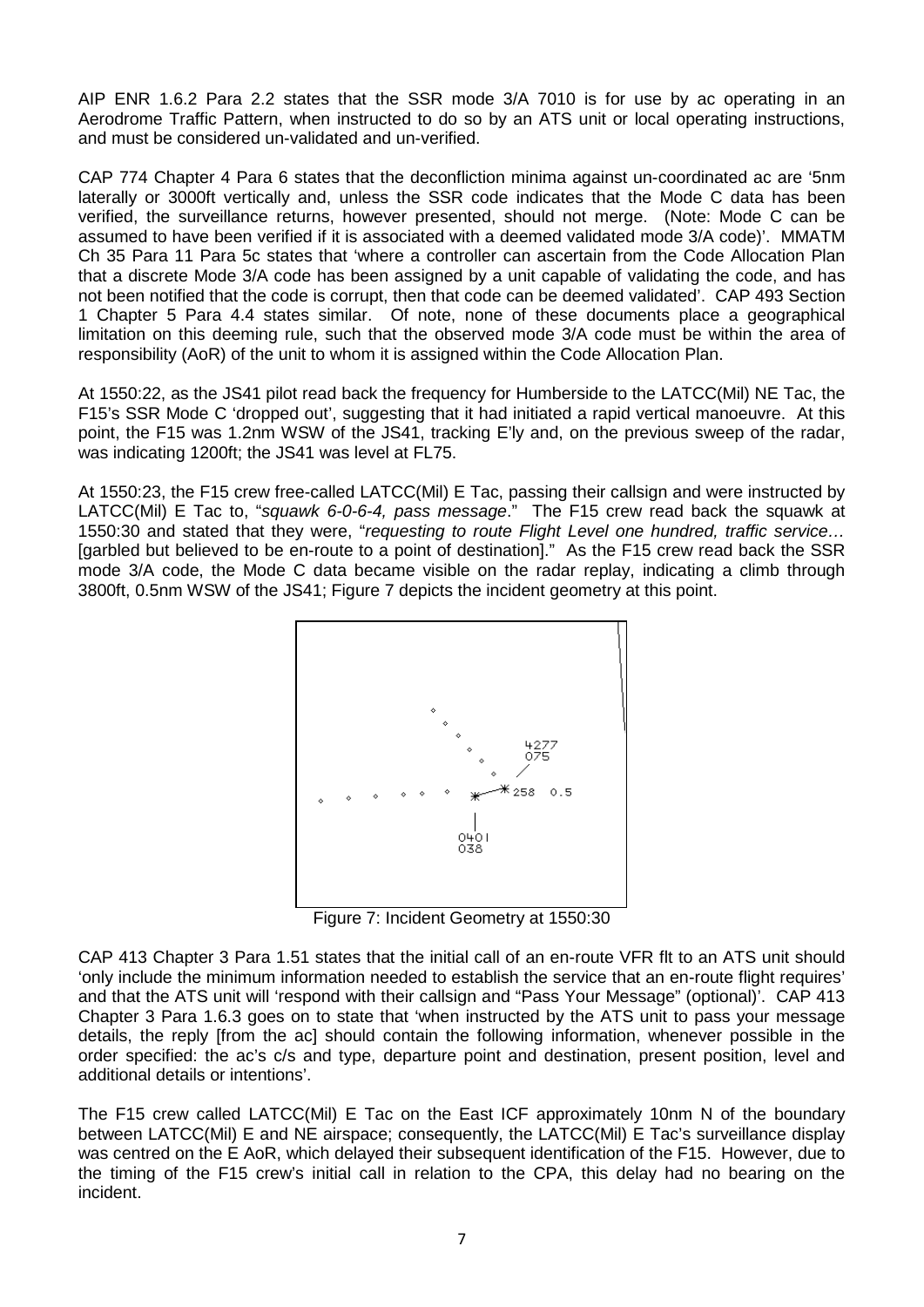The CPA occurred between sweeps of the radar at 1550:40 with no recordable lateral separation. The sweep before the CPA (:38) depicts the F15 climbing through FL58 and the sweep after (:42) depicts it climbing through FL64; the JS41 indicated FL75 throughout the incident. Figure 8 depicts the incident geometry at 1550:42. The SSR mode 3/A code assigned by E Tac to the F15 was not visible on the radar replay until 1550:50.

Given the non-standard response by the F15 crew to LATCC(Mil) E Tac at 1550:30, LATCC(Mil) E Tac had no way of determining the location and thus the identity of the F15 until the assigned SSR 3A code was displayed on their surveillance display. That said, given the timing of the F15 crew's initial call in relation to the CPA, even had the F15 crew included all of the relevant information, there would have been no time for LATCC(Mil) E Tac to have reacted and provided a warning to the F15 crew on the proximity of the JS41. Thus, whilst this Airprox has highlighted a number of additional ATM work streams, RAF ATM activity was neither causal nor contributory to this Airprox. Of concern was that the JS41's TCAS was unable to respond quickly enough to the rapidly developing conflict.

Although the F15 crew reported that they were VMC and utilising their radar to search for conflicting ac, they did not acquire the JS41 visually or electronically. Although the JS41 crew were alerted to the presence of the F15 by TCAS, they did not visually acquire the F15.



Figure 8: Incident Geometry at 1550:42

# OBSERVATIONS & ACTIONS

It is noteworthy that the non-standard response by the F15 crew to LATCC(Mil) E Tac at 1550:30 was similar to that seen in Airprox 104/12 on 19 Jul 12, where the lack of detail in that F15 Formation's initial R/T call to ScATCC(Mil) was cited as a contributory factor to the Airprox. Following this incident, LATCC(Mil) have sought to engage with USAFE staffs at RAF Lakenheath but BM SPA have also highlighted this issue to the MAA, requesting that they monitor the situation to determine whether further Regulatory action is required.

Whilst the assumption by the LATCC(Mil) NE Tac and Planner that the F15s SSR mode 3/A code was validated and verified was neither causal nor contributory to this incident, this Airprox has identified a potential area for additional work. In this instance, the F15 was operating approx 50nm ESE of RAF Leeming, 106nm NNE of Birmingham and 98nm NNW of RAF Lakenheath and the SSR mode 3/A code could reasonably have been assigned to the F15 by any of those units. What is clear is that the F15 had gone en-route from Leeming and had not selected the appropriate low-level conspicuity mode 3/A code. Although it could be argued that deeming SSR data to be valid and verified outside the AoR of the unit to whom it is assigned is not a 'good practice', there is no reason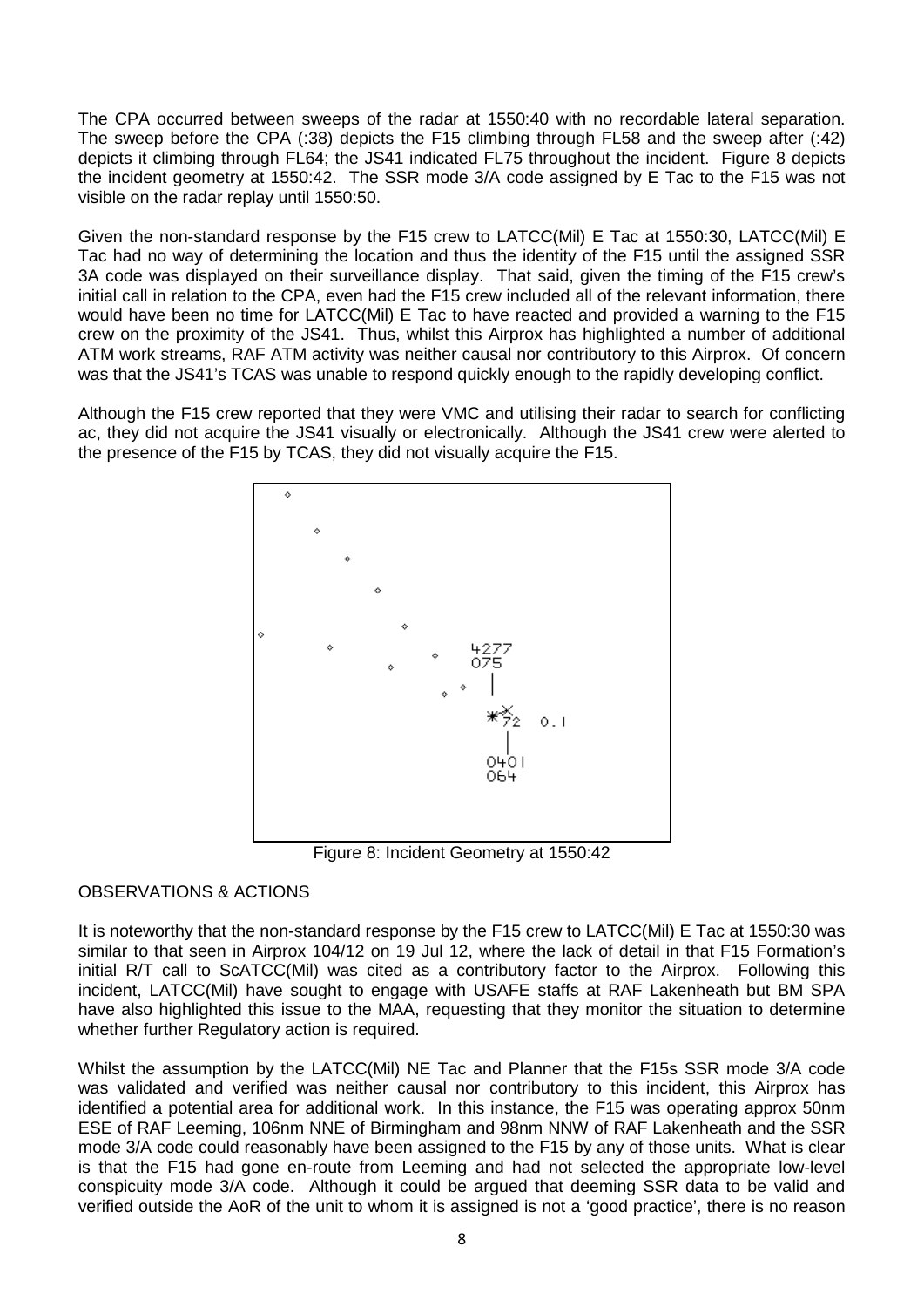to make this assumption based on extant Regulation. Moreover, whilst some form of safety promotional activity to highlight to aircrews the importance of appropriate SSR mode 3/A code selection whilst flying autonomously would be appropriate, there may be an opportunity to highlight this issue through Regulation. BM SPA has requested that the MAA and CAA examine the current Policy and Regulation to determine a suitable course of action to address this issue.

LATCC(Mil) and BM SPA will include conspicuity code awareness in forthcoming safety promotional activity.

**USAFE** comments that a number of factors coincided to negate any preventative action: the JS41 was outside of the F-15E's radar cover; the JS41's TCAS was unable to respond quickly enough; the JS41 was between frequencies; and the timing of the F-15E's free call to LATCC(Mil) E Tac. The F-15E pilot said subsequently that he detected a slight hesitation or inflection in the controller's voice and immediately switched the radar from its 'search' mode to 'guns' mode, a move which still failed to reveal the JS41, probably because it was already behind him. Although not affecting the outcome, BM SP&A's comments are noted.

#### **PART B: SUMMARY OF THE BOARD'S DISCUSSIONS**

Information available to the Board consisted of the reports from the pilots of both ac, the air traffic controllers involved, and radar recordings and RT transcripts.

The Board first discussed the matter of the incorrect squawk being displayed by the F15 and its effect on the ATC service. Although it was agreed that it would have been more appropriate for the ac to have squawked Mode 3/A 7001 to indicate a low flying ac, and that this may have made the Humberside Radar controller more wary of the track, nonetheless, the ATC members agreed that it was unlikely to have changed the course of events because Humberside Radar would have been unlikely to have delayed the hand-over even if 7001 was being squawked given that they were indicating more than 6000ft apart at that point. Unfortunately, the Airprox sequence commenced whilst the JS41 crew were changing frequency, and the F15's Mode C display disappeared at the same time, so the Controllers could not have reacted any more quickly than they did.

The discussion then turned to the actions of the ac crews. It was noted that the JS41 was reporting IMC whilst the F15 was reporting VMC at the time; the JS41 crew had established a DS for their descent, and their actions were appropriate. The USAFE Advisor had discussed the meteorological conditions with the F15 crew, who confirmed that the weather was clear in their area, with perhaps some 'wispy' cloud around. They also confirmed that they were carrying out a controlled climb from low-level using their radar to search ahead. A pilot member noted the F15's significant rate of climb for a short period, and that its Mode C display had been lost at around this time; Mode C output is lost when rate of climb exceeds 8000fpm, and the member opined that this may have been the reason. The effect of the loss of Mode C was that the JS41's TCAS could not respond until it returned.

Pilot Members advised that a more appropriate climb-out profile for the F15 would have been to climb to the cloud-base (Humberside METAR indicating BKN at 3800ft), establish 2-way communication and an ATS with LATCC(Mil), and then commence further climb. It was also noted that, if the F15 crew had made a standard initial call they may have facilitated a faster identification, but it was felt that given the high rate of climb, it would not have changed the sequence of events on this occasion.

The Board agreed that, although the JS41 crew had responded to the TCAS RA, the loss of Mode C data had reduced the warning time given by TCAS; the Members agreed that the InCAS simulation CPA of 1252ft V and 0.09nm H indicated that there had been a risk of collision, and that safety margins had been reduced, thereby resulting in a Risk Grading of B.

The Board agreed that the safety barriers pertinent to this Airprox were: 'ATC rules and procedures', 'controller action', 'aircrew rules and procedures', 'visual sighting', 'aircrew action', 'situational awareness gained from RT', 'situational awareness gained from on-board systems', 'situational awareness gained from ACAS' and 'compliance with a TCAS RA'. The Board concluded that 'aircrew